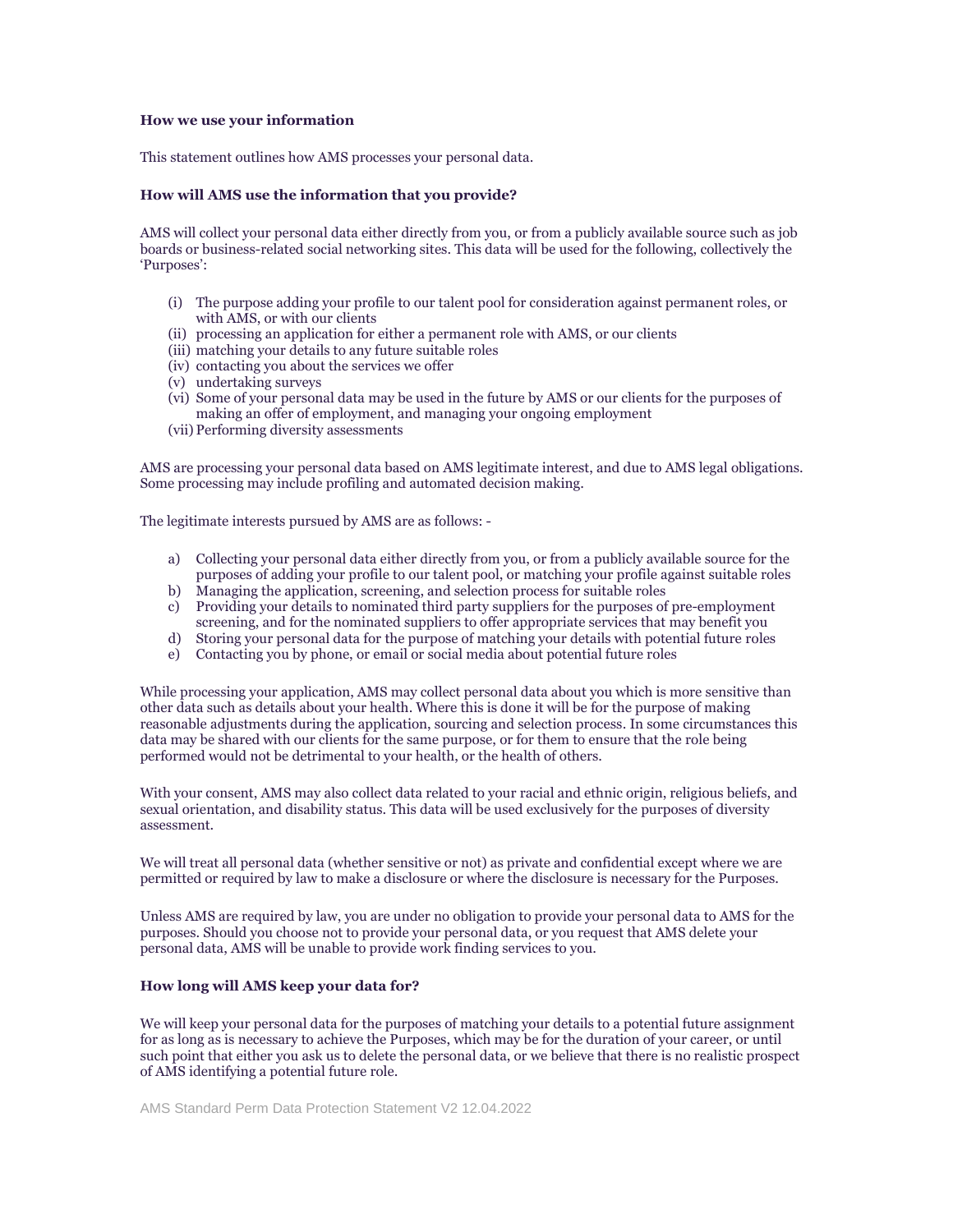Where you are presented to a client and additional data is collected or created during the application, sourcing and selection, or screening process AMS may retain that data for 12 months after the application process has completed. After 12 months the personal data relating to the application will be deleted from our systems however some of your personal details may still be retained for us to achieve the purpose as described above.

### **A description of your rights**

You have a right to request a copy of the information that we hold about you. If you would like a copy of some or all personal data, we hold about you, please email or write to us at the addresses set out below.

We want to make sure that your personal data is accurate and up to date. You may ask us to correct or remove data that you think is inaccurate.

You have a right to request that we restrict processing, to object to decisions made by automated means, and to ask us to provide the personal data that we hold in a machine-readable format for the purposes of transferring it to another organisation at your request.

You may request the removal of your personal data from AMS' systems at any time by emailing [rt@weareams.com](mailto:rt@weareams.com) with "Remove my Details" in the subject title. We may not always be able to comply with your request immediately – for example, if we need to retain your personal data for a certain period for legal reasons, or for the purposes of defending a legal claim.

You also have a right to make a data protection complaint to the Information Commissioner's Office in the UK if you think we are mishandling your personal data.

### **Who does AMS share your personal data with?**

To process your application, we may need to pass your information to other AMS companies, to AMS clients and AMS' nominated suppliers for progressing the Purposes described above. These could include AMS technology providers, insurance companies, credit checking agencies, third party screening providers, payroll providers, and government bodies, as well as third parties that you provide us, such as your referees.

Your personal data will be mainly processed by AMS within the UK and the European Union but may also be transferred to and processed in countries outside of the UK or European Union. In addition, any personal data provided by you may be stored on servers outside the UK or European Union. Some overseas countries do not have data protection legislation equivalent to that in force in the European Union however in all circumstances where your personal data is transferred, it will be done so lawfully, (for example based on an adequacy decision from the ICO or having signed an UK approved model clause agreement). In all circumstances, wherever your personal data is stored and processed, it will be processed in accordance with all applicable laws including the UK Data Protection Act 2018.

Should you wish to get further information about the safeguards applied to the transfer of your personal data, please contact the AMS Privacy Office for more information a[t dataprotection@weareams.com.](mailto:dataprotection@weareams.com)

#### **How will AMS protect your personal data?**

AMS operates an information security management system certified to the ISO 27001 standard. In some circumstances you may be issued logins or given access to systems in order to provide information securely, or to perform certain actions such as time recording.

You agree to immediately notify AMS of any unauthorised use of your user id and/or password. Any breach of the above which results in losses to either AMS or our Clients may result in legal action being taken against the individual concerned.